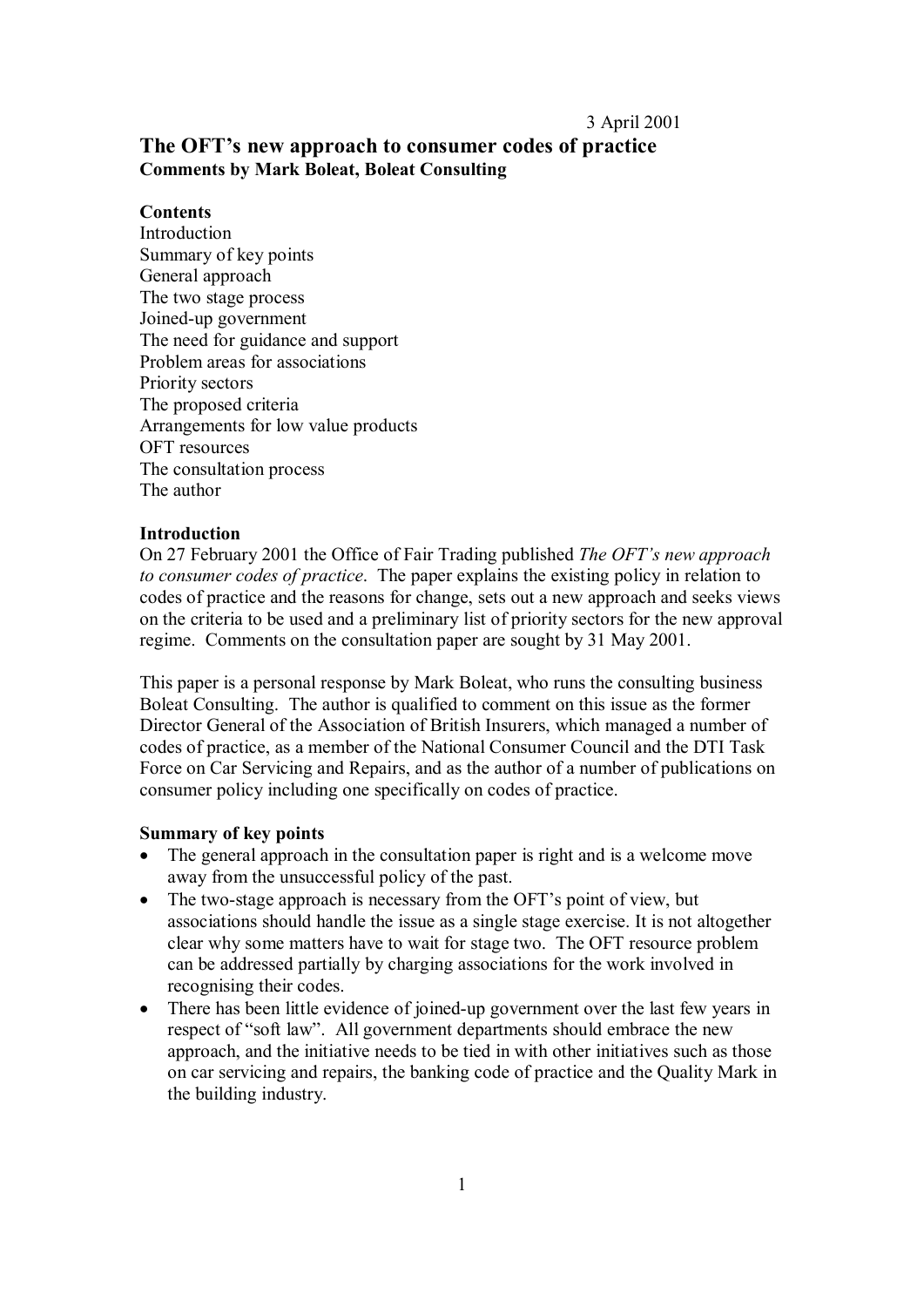- · Associations will need more guidance that the OFT appears willing to give, otherwise there is the danger that work could be done in developing new codes which will then prove unacceptable.
- The major problem areas for associations are consultation with consumers, performance indicators, disciplinary arrangements, persuading members to sign up to much more stringent codes and the cost of putting into place and maintaining such codes.
- There may be a need for special arrangements for codes in sectors where transactions are of a low value.
- The priority sectors are broadly right except that building work must be included.
- The proposed criteria are broadly correct.

#### **General approach**

The general approach in the consultation paper is strongly supported. It addresses major problems that have been inherent in consumer codes of practice for many years. Currently, there are hundreds of codes of practice. They vary massive in their impact. Some are probably more effective than formal regulation and have significantly changed the behaviour of companies to the benefit of consumers. Built within such schemes are extensive compliance and redress arrangements. The banking code of practice, the code of practice for the selling of general insurance and the advertising code of practice are good examples.

At the other extreme there are codes of practice which require companies to do no more than observe the law, behave with the utmost integrity and generally "be good chaps". Such codes invariably have no monitoring or compliance arrangements and are mainly used as a means of an association attracting more members or of its members seeking to attract more business. Between these two extremes are the majority of codes which are of varying usefulness to consumers in respect of their content and, more importantly, compliance arrangements. A code which seems to offer all sorts of protections to consumers is no use if there are no compliance arrangements, and conversely strict compliance arrangements are of no use if it is impossible for a company to act in breach of the code.

The result of the present situation is that the consumer cannot rely on something called a code of practice. Indeed, there can be a perverse situation when the biggest crooks are the quickest to pronounce that they comply with any number of codes of practice and are members of a number of trade associations, the local chamber of commerce and various guilds.

The OFT currently recognises over 20 codes owned by 40 trade associations. One would be entitled to think that these codes are somewhat better than the average. They are not. They are a ragbag of codes for an arbitrary collection of industries and are no better or worse than codes generally. The OFT does not have the resources to ensure that the codes are meaningful or that they are properly enforced.

The proposals in the consultation paper properly address these problems. They constitute a logical regime which, if effectively introduced, will mean that a code with formal OFT approval will be meaningful to consumers. Equally, there should be a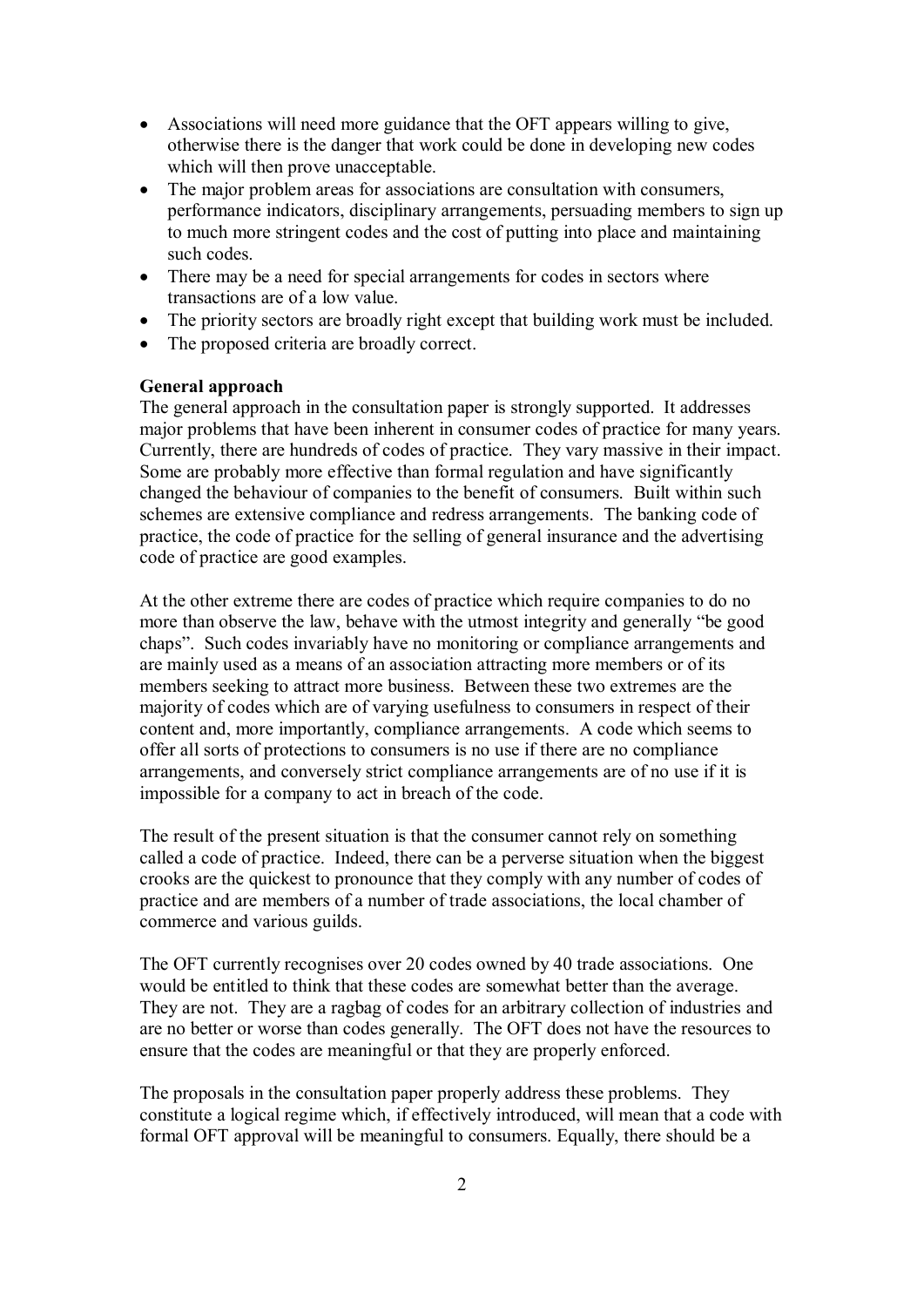presumption that codes without OFT approval should be regarded as no more than advertising devices.

The OFT, wisely, is not seeking to be too prescriptive about the content of codes or about compliance arrangements. What is appropriate in some sectors where, for example, large sums of money are at stake is very different from what is appropriate in sectors where only small amounts of money are involved. For example, an ombudsman scheme is perfectly proper in the case of mortgages but would be over the top in the case of shoe repairs.

The main difficulty with the proposals is that they are seeking to move codes of practice a long way from the current position. Other than in the regulated sectors most sponsors of existing codes will have to make major enhancements. This is desirable but it may well be the case that the move can be achieved only if there is pressure on companies in problem areas to adopt codes of practice that meet the OFT guidelines. If there is no such pressure then there is a danger that there will be a wonderful regime for codes of practice but the only codes which will meet the OFT requirements will be those that exist in the heavily regulated sectors, developed under pressure from the regulators, for example in financial services and the utilities.

# **The two stage approach**

The consultation paper envisages a two stage approach. In the first stage the OFT will confirm to the sponsors of codes that meet the OFT criteria that those codes are likely to be of practical benefit to consumers and good traders. However, there would be no OFT logo or mark because there would be no independent checking of how the codes actually worked. The OFT has made it clear that it will not get greatly involved in assisting trade associations and other sponsors in drafting the detail of codes.

At the second stage the OFT will endorse publicly, including with a well-marketed logo, those codes for which there is evidence of practical success. For stage two, trade associations will therefore have to demonstrate that in practice a code is effective. This must embrace audit arrangements, mystery shopping and customer satisfaction surveys.

The two-stage approach is sensible and is fully supported. However, there is a danger. Trade associations should regard this as a single exercise not a two-stage approach. They will need to build into the arrangements for their codes the compliance and monitoring systems. They will not want the OFT to refuse support at stage two on the grounds that the compliance procedures themselves are inadequate to show that the code is being properly observed. It also needs to be remembered that initially monitoring of code compliance tends to show a fairly low level of compliance. This is true even in heavily regulated sectors such as financial services and the public sector, for example the recent National Consumer Council mystery shopping of local authority trading standards advice services. It is also true in respect of requirements imposed by law. The OFT will need to formulate some criteria so that associations will know what sort of evidence will be required to get stage two approval and what sort of systems they will need to put in place at the outset.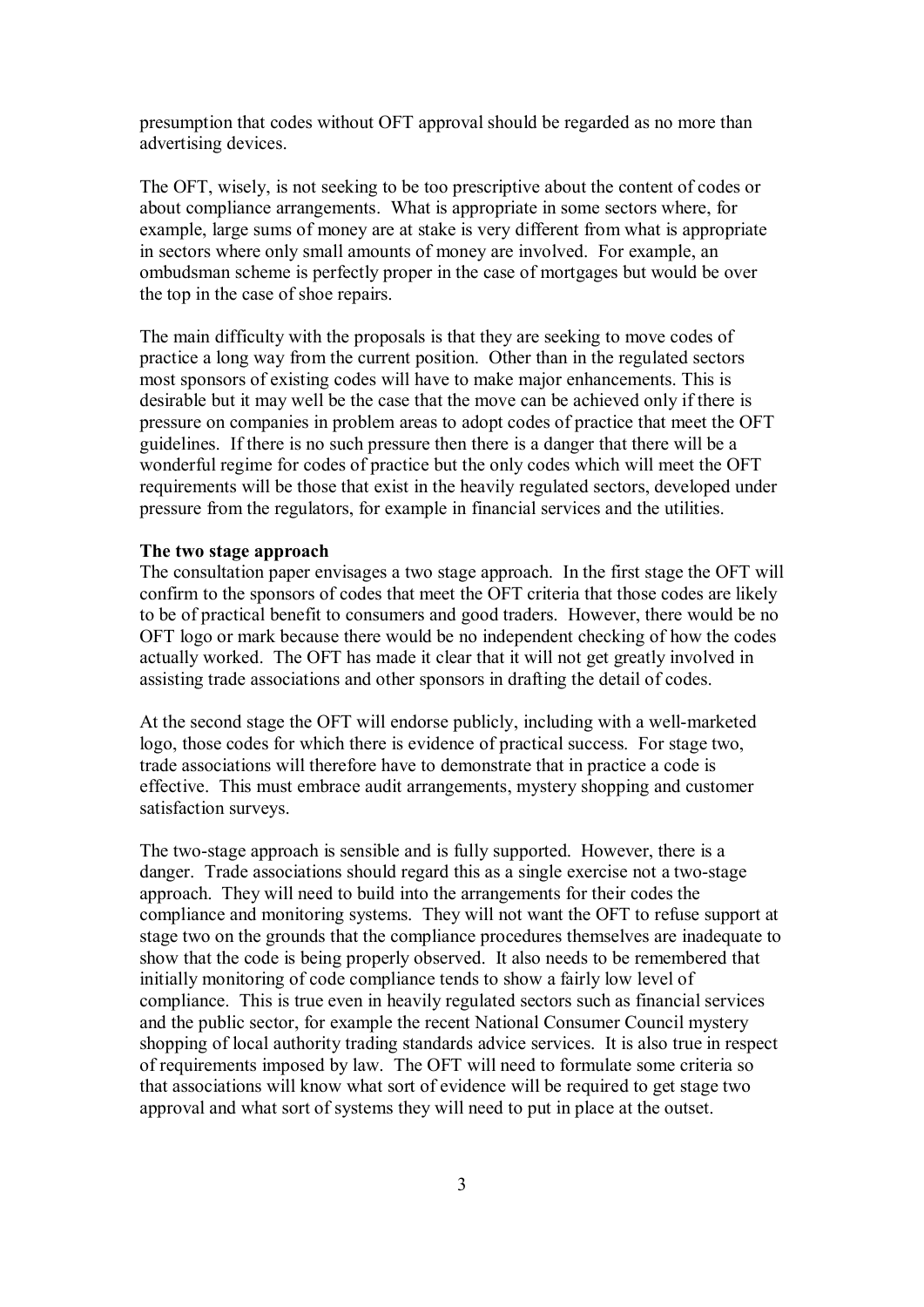In practice, the OFT will find itself approached by trade associations wanting to discuss the content of and compliance arrangements for their codes so as to be certain that they will not be forced into having two goes at drafting a code.

#### **Joined-up government**

Joined-up government does not exist. This is not a particular criticism of the present government but rather has always been the case. This presents problems in respect of the OFT proposals.

In some sectors there is no specific regulator nor do government departments take a particular interest. This applies, for example, to most forms of retailing and also most forms of repairs. In these sectors the OFT is the one organisation which takes an interest at national level. Trading standards departments might also have an interest, certainly at local level and perhaps also at national level. In these sectors the sponsors of a code will merely have to satisfy the OFT.

In many other sectors there are specific regulators or departments which take a close interest in what is going on. In many such sectors there are already meaningful codes of practice, most of which meet the proposals in the consultation paper. Examples of such sectors are –

- The utilities, where the regulators have enforced codes of practice covering such matters as service calls, billing arrangements and disconnections.
- · Financial services, where, under pressure from regulators and the Treasury, there are codes of practice covering mortgages, banking and general insurance.
- The travel sector.

It would be a nonsense if trade associations found themselves in a position of having a code of practice endorsed by a specific regulator or government department only for the OFT to say that it did not meet its standards. Similarly, it would be a nonsense if in meeting OFT standards a code of practice did something that the government department or regulator disapproved of to such an extent that they might publicly be critical of the code. The government needs to get its act together in this area. All departments which have an interest in consumer matters should embrace the OFT initiative, should ensure that they take the OFT guidelines as their starting point and should encourage trade associations in their sectors to sponsor codes of practice that meet the OFT guidelines. If the government cannot get its act together in this way then trade associations are entitled to ignore the OFT initiative and indeed to criticise government.

The prognosis is not good. At present, the government is involved in three initiatives with respect to codes of practice –

- · It has commissioned a high level review of the banking and mortgage codes.
- · It has launched the Quality Mark scheme for the building industry.
- It has established a task force to consider problems in the car repair and servicing industries.

There appears to be no co-ordination of these initiatives and no consistent approach within government. At first sight it is surprising that the banking and mortgage codes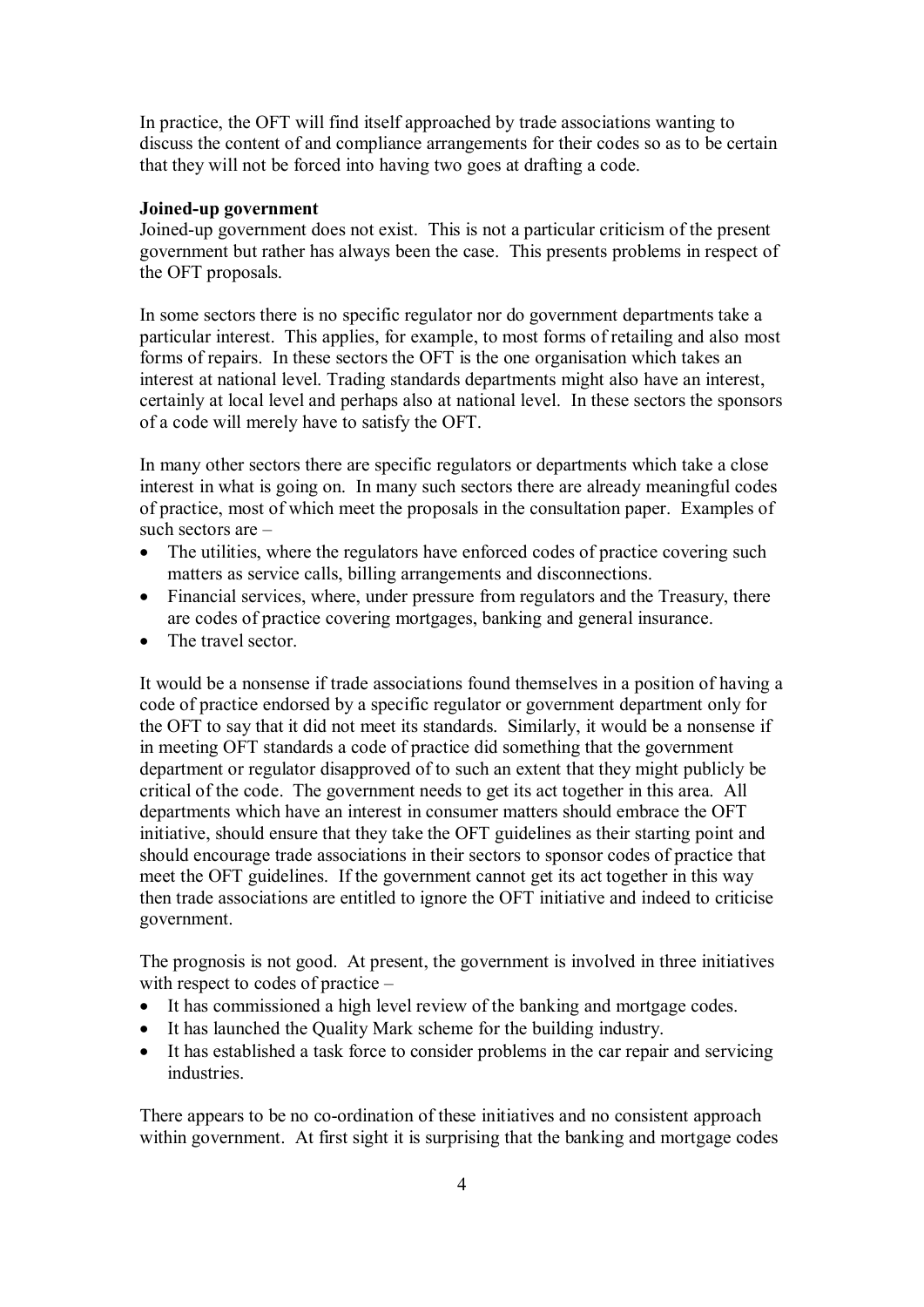should have singled out for scrutiny. They are probably among the most effective of all codes in every respect. The Quality Mark scheme is fundamentally misconceived. It is supposed to deal with "cowboy" builders; in practice it will do no so thing but might give a halo to the best companies in the sector. Car servicing and repairs is an area where there is massive consumer detriment and where government has singularly failed to deal with the problem. The government is much softer with the building and car servicing and repair industries where there are real problems, than it is with the banking and mortgage industries where reasonably effective codes are already in place.

# **The need for guidance and support**

The point has already been made that trade associations will want to have a dialogue with the OFT before finalising codes for stage one approval. This section expands on this point.

In any form of regulation there is a constant battle between those who want "certainty" and those who prefer to rely on broad principles. Paradoxically, it is often industry itself that prefers "certainty". This then leads to a rather perverse situation of government proposing a fairly loose rein regulatory system which trade associations then want turned into a detailed rule book. There is no doubt that the OFT will come under such pressure. It should be resisted as far as possible, but there is a balance to be struck.

The criteria in the consultation paper are logical but they are broad brush and associations will want to know how they are to be interpreted. The consultation paper devoted just ten lines to the content of codes and these are in broad terms, such as "clear precontractual information" and "guarantees and warrantees". It is easy for a code of practice to stipulate that members must provide a guarantee, but if the guarantee is for just one month and applies only in onerous conditions (for example, the practice of some manufacturers of electrical equipment who require an item that is said not to be working to be returned in its original packaging) then is this acceptable? Similarly, the code has to cover "delivery/completion dates". Does this mean it is acceptable to say that delivery will be made in a one-week slot or rather should the requirement be within a two-hour slot?

The proposals require the sponsors to publish the results of the performance indicators to demonstrate the effectiveness of the code and also to assess regularly consumer satisfaction. What will happen if the mystery shopping shows a 30% level of compliance and consumer satisfaction is under 50%? Will support be withdrawn?

It may be argued that now is not the time to address these issues. However, there is a danger that if they are not addressed then they will come back to bite associations and the OFT at a later stage with the result that the new regime is discredited.

This is an area where perhaps trade associations should seek to get together with the OFT and other interested parties to try to agree some general principles so that these can be taken into account by associations at an early stage of their process of drawing up new codes.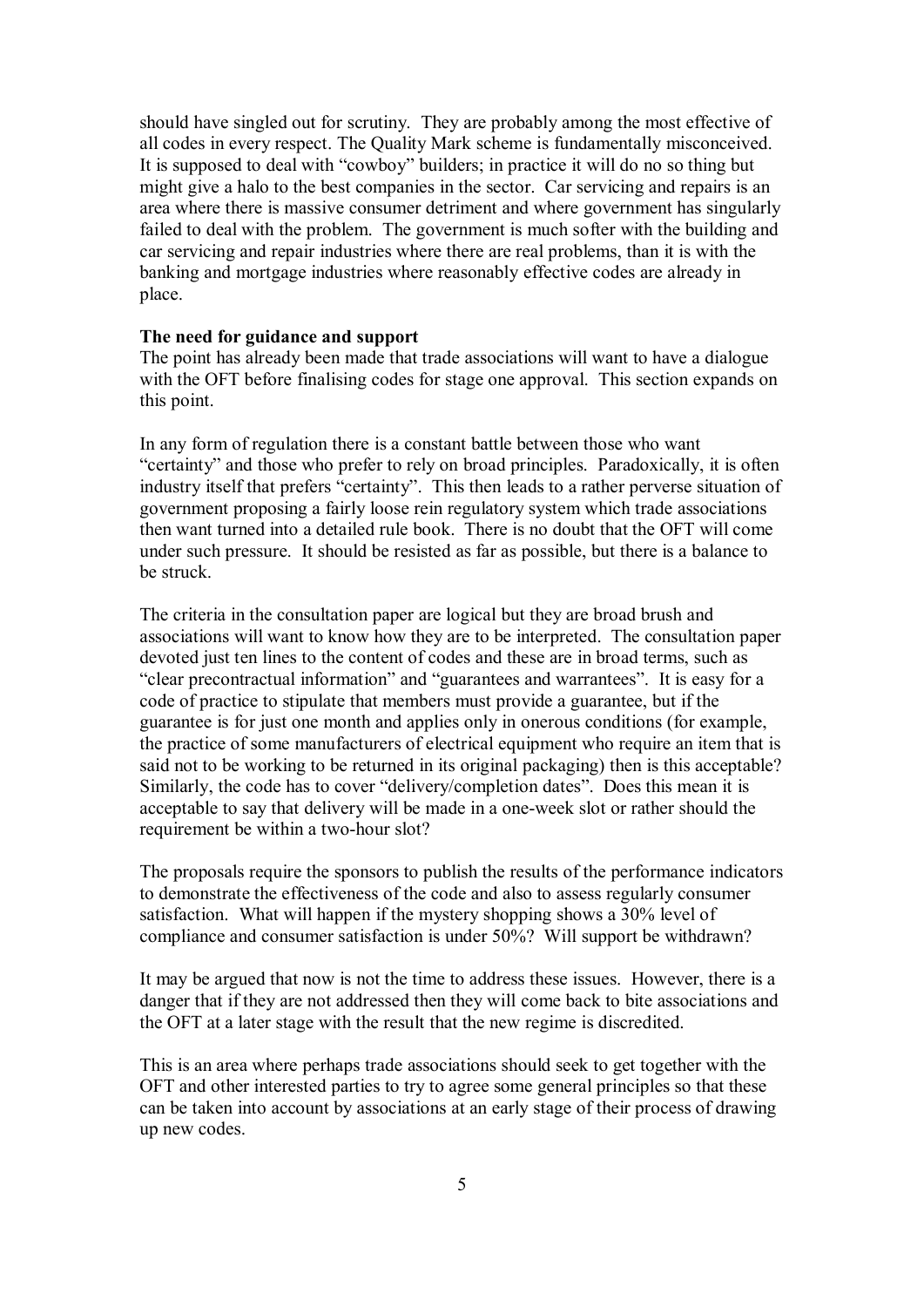#### **Problem areas for associations**

There are five major issues which associations will have to face in meeting the OFT criteria.

The code requires code sponsors "to demonstrate that organisations representing **consumers, enforcement bodies and advisory services have been adequately consulted** throughout the preparation of the code" and for stage two that they have been consulted "throughout the operation and monitoring of the code". The consultation process can be a long drawn out affair. The following bodies will need to be consulted –

- National regulatory bodies such as the OFT itself and LACOTS (the central body for trading standards departments). However, the OFT has made it clear that it does not intend to become involved in detailed drafting.
- The sponsoring department and any specialist regulatory or other agency. Practice will vary considerably between sectors. Where there is a specialist regulator or a department that is actively involved in a sector then it will want to have a say in a code of practice and will not be content to leave matters to the OFT. Indeed, there may well be a position whereby the sponsoring department or regulatory body has already endorsed a code that does not meet the new OFT requirements. Rather then dream of joined-up government associations will have to work round this problem.
- National consumer bodies such as the National Consumer Council (NCC), the Consumers' Association (CA) and the National Association of Citizens Advice Bureaux (NACAB).
- · Any industry specific consumer bodies. There are a number of organisations that purport to represent consumers, for example associations of bank or insurance customers or the Patients' Association, but many such organisations are tiny in terms of the number of customers of the sector, are not representative, are secretive about their membership and how they formulate policy, and in some cases are ego trips for the person running them. In many sectors, for example shoe repairs, there will be no organisation representing consumers. How can organisations representing consumers be involved in such sectors? An association can address this issue through extensive market research, most probably using focus groups, or alternatively or perhaps additionally by involving people identifiable as representing the interests of consumers to join the governing body of the code. Such people can be identified with the help of bodies such as the NCC. However, there is likely to be a shortage of good quality people.

There is a requirement to have a "low cost, speedy, responsive, accessible and user friendly **independent redress** scheme to act as an alternative to seeking court action in the first instance". The OFT stresses that independence is vital in any redress scheme and that it shall be binding on members who must not be able to prevent a customer taking his complaint to the redress mechanism. For some sectors an ombudsman scheme is the solution but this is costly to put in place. Arbitration is less costly and can deal with sectors where there are comparatively few complaints. The Chartered Institute of Arbitrators runs over 70 consumer dispute resolution schemes, most of which offer arbitration only but some of which include mediation and other forms of alternative dispute resolution.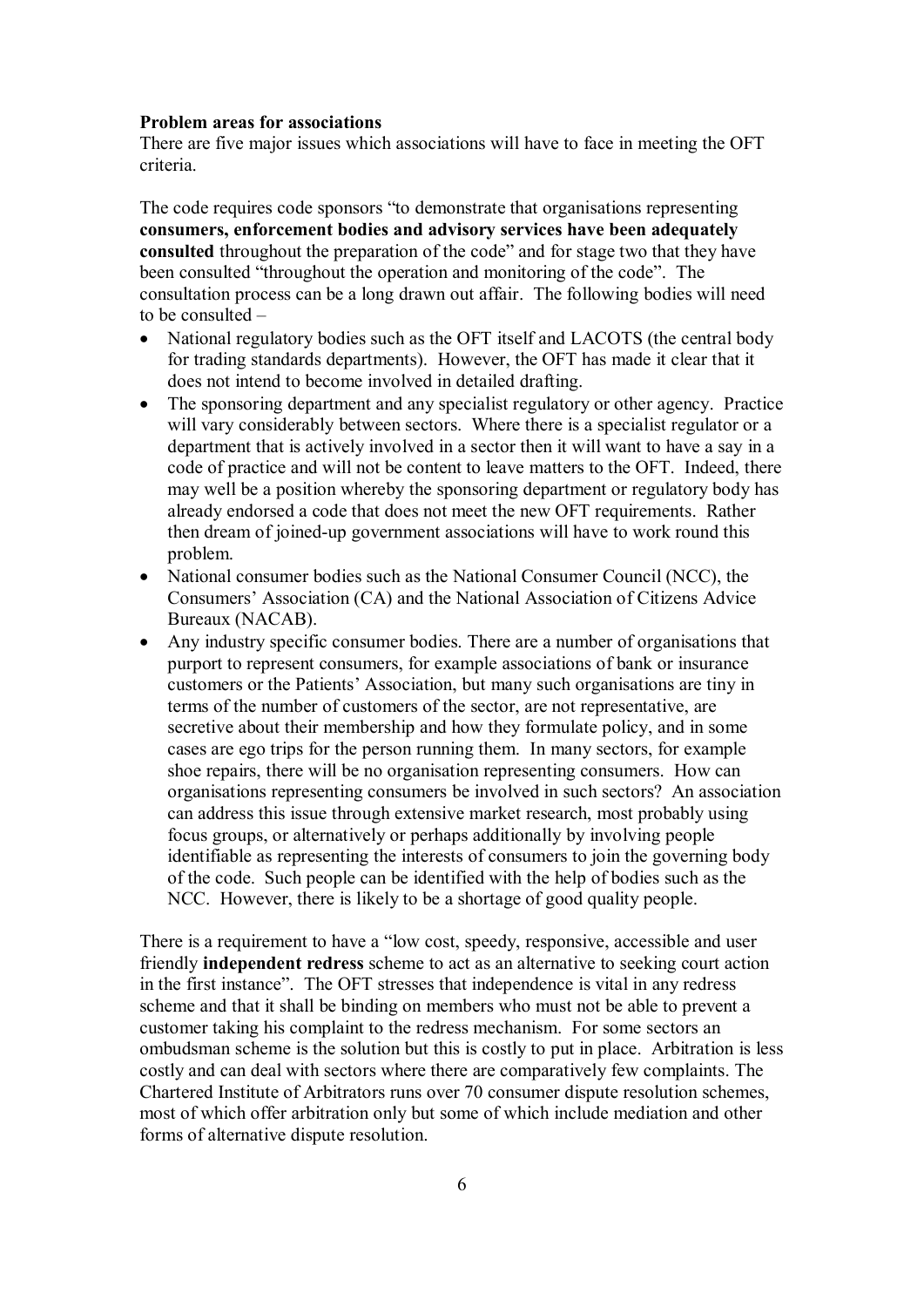Code sponsors are required to have **performance indicators,** with mystery shopping exercises and independent compliance audits being given as examples, to measure the effectiveness of the code. In stage two they will be required to publish the results of the performance indicators and also to assess regularly consumer satisfaction. A useful first stage is to require members to certify annually that they have complied with each aspect of the code. Mystery shopping is easy to arrange and there are a number of market research organisations that will do this work. Similarly, a number of independent organisations would be willing to undertake auditing of compliance of the code. The issue is the cost of these arrangements, which can be substantial. In many sectors meeting this requirement is likely to require expenditure well in excess of £50,000 a year if it is to be regarded as meaningful, with perhaps also an additional burden on the companies that subscribe to the code.

Code sponsors will need **disciplinary arrangements** which are likely to culminate in termination of membership of the code and therefore perhaps also the trade association. Associations need to be very careful in this area. It is no longer acceptable to expel members through a loose disciplinary mechanism. It is necessary to build in independence, appeals procedures and correct procedure generally. It is sensible to take legal advice although such advice will probably result in even more complex arrangements "just to be safe".

For many associations the key issue will be **whether members will want a meaningful code** of practice. Some associations probably realise deficiencies in their existing arrangements but know that they could not push through tougher arrangements with their members. Probably the OFT paper will help those associations wishing to strengthen their codes but still there is the question of how far members will be pushed.

The issue is likely to produce conflict within associations between those members that genuinely want to increase standards and kick out the cowboys and the cowboys themselves who want to be able to state that they are operating according to a code of practice as long as it does not influence their behaviour. The key sticking points for members are likely to be -

- The content of the code itself. This is an area where general guidelines are of little help, as each code will need to be tailored to the particular sector. It is also the area where consumer representatives are likely to take a very different view from industry representatives. This would apply to such matters as delivery times, completion dates, cooling off periods, phased payments and so on.
- · Audit arrangements, which at a minimum are likely to include annual selfcertification that each point in the code of practice has been complied with throughout the year. This is likely to be a major sticking point in some sectors. Many companies are far more enthusiastic about a tough code than they are about ensuring that it applies in practice.
- Binding redress arrangements.
- The cost of putting the new arrangements in place both through the trade association subscription, through membership of a code of practice if a separate charge is made and also for the cost of arbitration arrangements.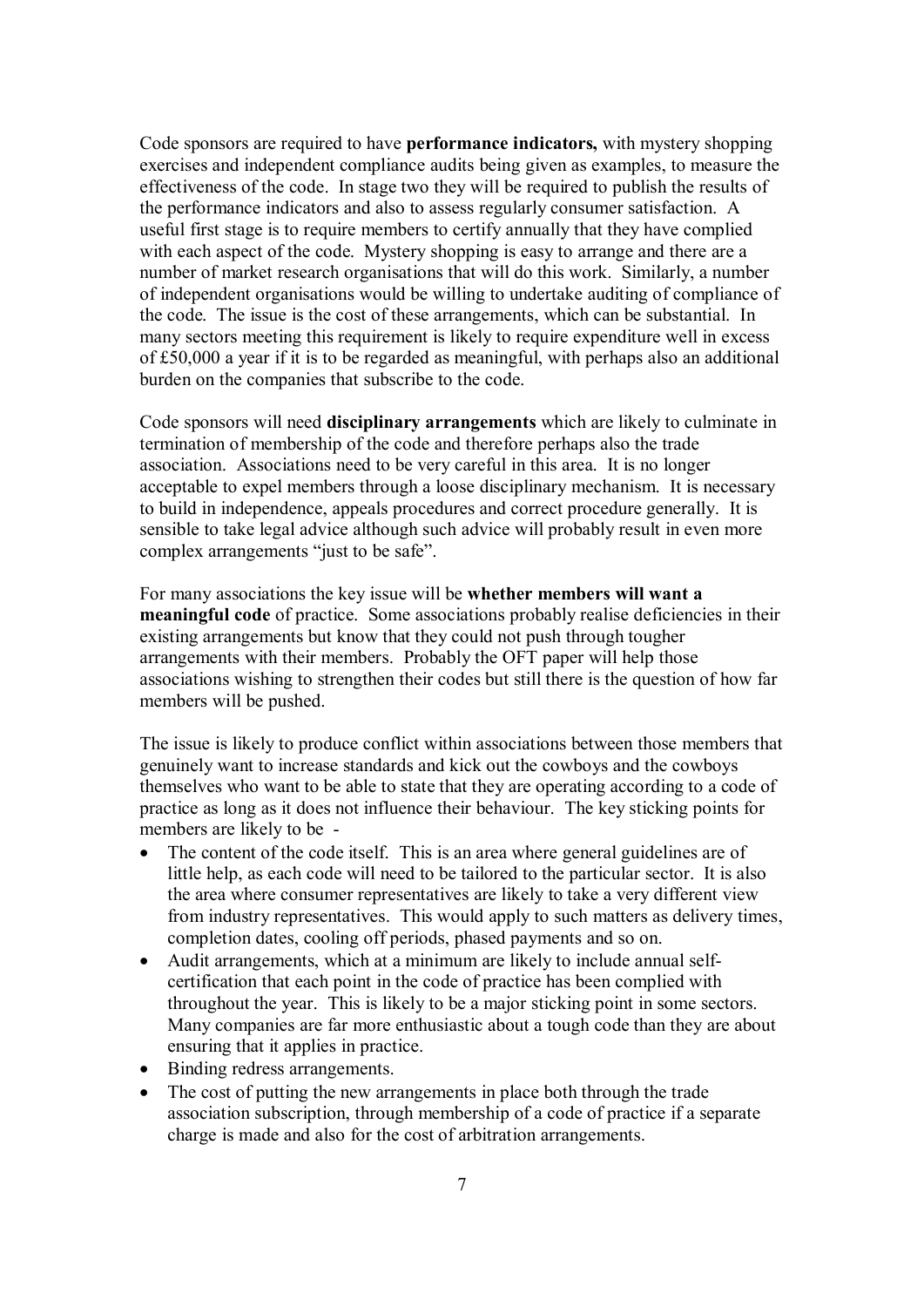#### **Priority sectors**

Properly, the consultation paper says that the OFT's aim is to target those areas where actual or potential consumer detriment is high and consumers need to be able to identify better traders. The OFT lists a sensible set of criteria for selection of priority sectors. These are fully supported with the one exception of the criterion "absence of an alternative self-regulatory regime (eg Trust UK for e-commerce; the DETR's builders' Quality Mark scheme)". It is understood that the major feature of both these schemes is the lack of take up. This applies particularly to the DETR's builders' quality mark scheme where, before the recent relaunch, there were just two builders signed up. The scheme purports to represent an attempt to deal with the cowboy builder problem but actually seeks to give a halo to the best builders. It will do nothing, even in its relaunched form, to address the problem of cowboy builders.

The priority sectors should be extended to include all forms of building and house repair work (except new housebuilding) including the installation of double-glazing, conservatories, kitchens and bathrooms as well as general building work. There are three other areas that might usefully be added to the list –

- · Computer support services where there is widespread dissatisfaction with the inability to obtain the necessary and promised support.
- · Telephone helplines where there is a suspicion, perhaps not well founded, that people are paying to hang on for someone to speak to them.
- Time slots for deliveries and service call. Notwithstanding mobile phones some companies (eg Argos) seem unable to predict when they can deliver something within eight hours.

The issue of joined-up government is relevant here. The overall objective is not to have codes of practice per se. Rather, it is to address real consumer concerns. The various arms of government should aim to secure the implementation of effective codes in problem areas rather than pursue easy targets where codes less needed. The final two items pose a problem for policy makers because they are cross-sectoral. An innovative approach to policy making needs to be used.

# **The proposed criteria**

This section comments in detail on the criteria set out in Annexe B to the consultation paper.

#### *Paragraph B1*

Bearing in mind that these criteria will be widely reproduced the introduction to them is unsatisfactory. Under the heading of "Overarching principles" are a couple of paragraphs about timing. The first section would be better headed "Introduction" and then there should be a single overriding principle clearly spelled out along the lines of: "The OFT will seek to endorse only those codes which are effective in protecting consumer interests by offering specific and worthwhile benefits beyond those required by law".

#### *Paragraph B.2 a)*

"Significant influence" should not be equated with "a majority of firms in the sector" as a majority of firms could easily have just 5% of the market. This would be true for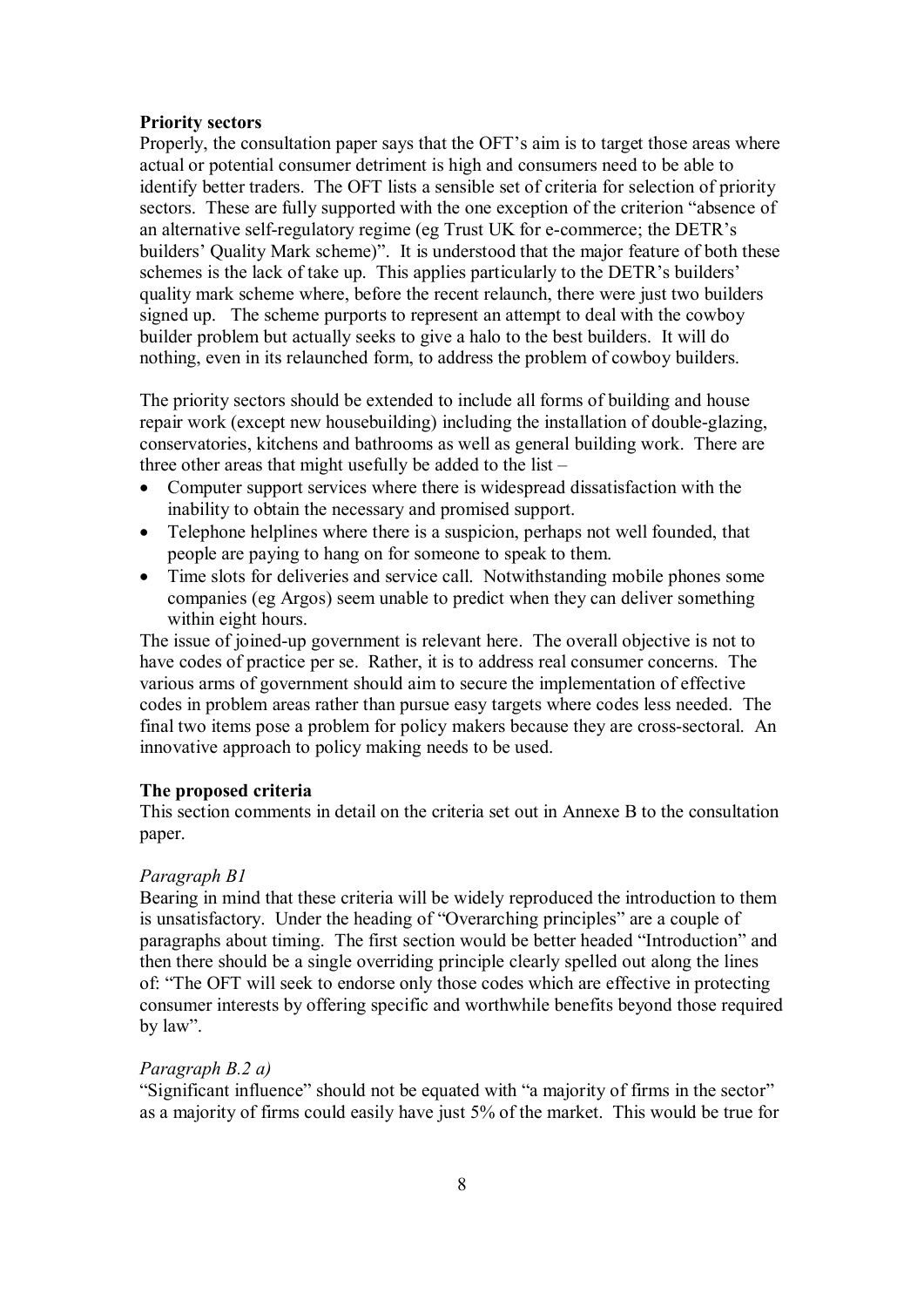building work or car repairs. Rather, the criterion should be over half of activity in the sector.

### *Paragraph B.2 c)*

Rather than specify "independent disciplinary procedures" it would be better to specify "disciplinary procedures with a significant independent element".

# *Paragraph B.3 b)*

This would be better worded: "Code sponsors shall be able to demonstrate that relevant consumer organisations, enforcement bodies and advisory services have been adequately consulted throughout the preparation of the code. Where there is no appropriate body representing consumers then there shall be meaningful market research among consumers and/or individuals recognised as representing the consumer interest must be consulted".

*Paragraph B.3 c)* As above.

## *Paragraph B.4 a)*

The words "arising within" should be replaced by "in".

# *Paragraph B.4 c)*

The general point is that these are very vague and will require considerable amplification and guidance if they are to be meaningful. The most important part of the code is what is in it. While it is probably not possible to go into much more detail in the formal criteria, unless they are complemented by extensive guidance they will be of little help. Among other points which could usefully be included are –

- Information about the code itself.
- · Contact details for enquires or complaints.
- Refund policy.

# *Paragraph B.5 a)*

This is all reasonable but the implications of the fourth bullet point are huge. To set up such a scheme is very expensive. Is this really necessary for shoe repairs? For some sectors the right option would be to latch on to an existing scheme. Associations would probably value guidance in this area.

#### *Paragraph B.6 a)*

It is not clear why some of these provisions are applicable to stage two only. Surely codes must build in the necessary compliance and monitoring arrangements in order to get approval from the OFT in the first place? It is also not clear whether what matters is the publication of the results of monitoring or rather what the results of monitoring show. Is the test a measure of consumer satisfaction or is it that consumer satisfaction must be at a certain level? Similarly, is the test that the performance indicators' results should be published or that they should be good? It is not at all clear why the requirement to have an annual report should be applicable to stage two only. This must be built into the scheme and the OFT should receive reports from the outset.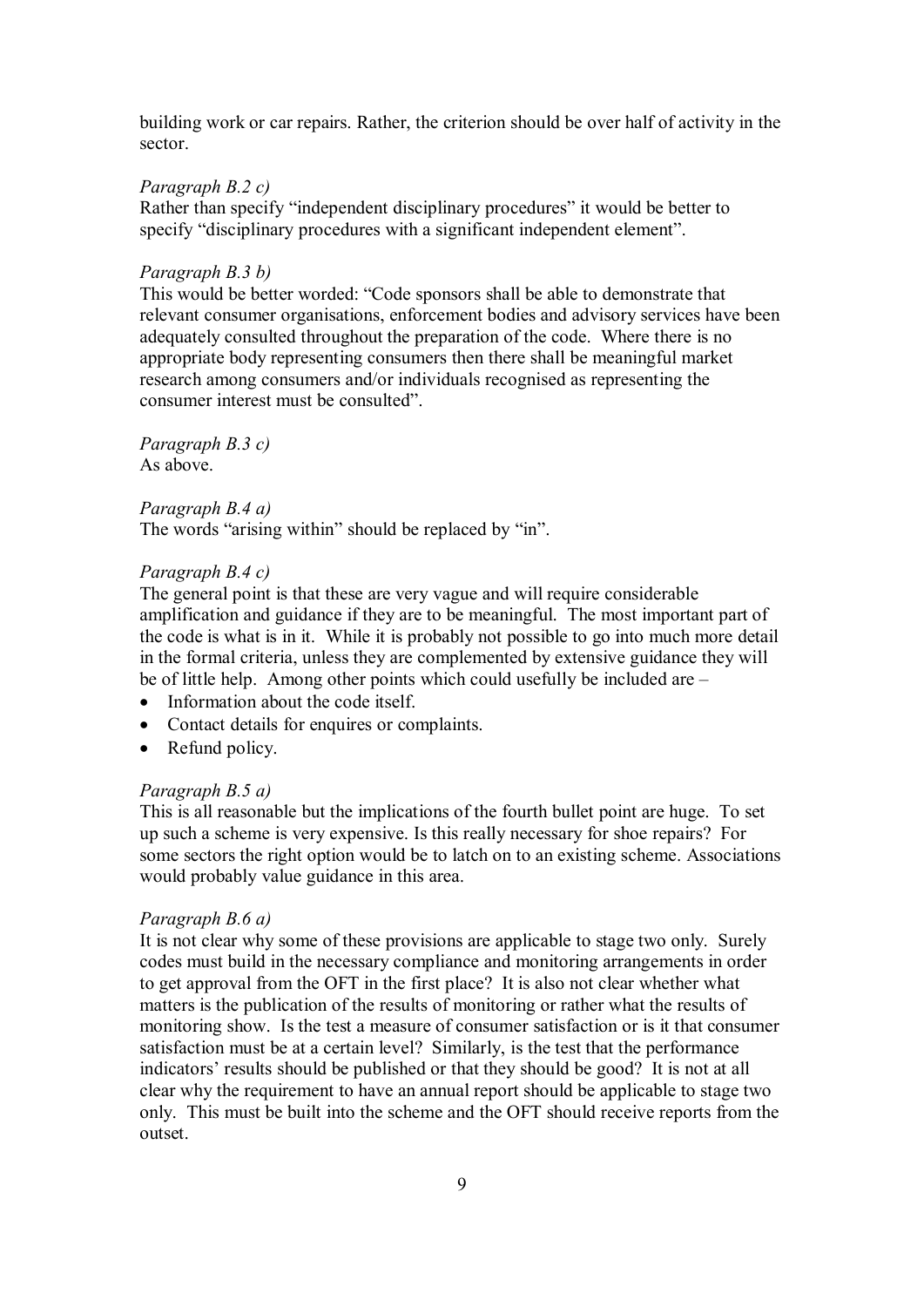Perhaps the OFT is suggesting that it will base stage 2 approval on the results of the various monitoring exercises, which will not be clear for at least a year after a new code has been implemented.

# *Paragraph B.8*

There should be an additional requirement that the code of practice and any published information about the code, such as annual reports, should be on the website of the sponsors.

# **Arrangements for low value products**

The proposals in the consultation paper are most relevant to fairly large sectors with scope for substantial consumer detriment and where a large trade association has the necessary clout and resources. The annual costs of running a code that will qualify for stage 2 approval are likely to be a minimum of £50,000 and well in excess of £1 million for some sectors. These conditions apply mainly in regulated sectors and financial services. They also apply to building work, car repairs and servicing, house removals, funerals, estate agency and travel agency.

But there are many small sectors comprising largely small businesses where it will be difficult to meet the OFT criteria. Using the list of consultees to the consultation paper as a starting point, the following sectors may come into this category: cheque cashers, footwear, photography, locksmiths, tyre distributors, shoe repairers and ticket agents. With the proposals as they stand the associations may face the choice of continuing their codes without OFT recognition (and therefore being devalued in the marketplace) or abandoning the codes. This may reduce the protection which consumers currently enjoy - a classic example of the best being the enemy of the good.

The major stumbling blocks in these small sectors are consultation with consumers (unless letters to the major consumer bodies are considered adequate), conciliation and redress arrangements (in particular the independent element of redress arrangement) and monitoring arrangements.

One possible approach to this problem is to stick with the proposals more or less as they stand but through guidance to set out how a regime could work for small sectors. This could include –

- Accepting that letters to the NCC, CA, NACAB and LACOTS inviting their views and later inviting them to comment of the draft code are sufficient.
- Relying on self-certification and monitoring complaints for monitoring.
- · Tapping into a general redress service rather than creating one specific to the sector.

Alternatively, the OFT could devise a modified regime for small value sectors.

A natural market reaction to the OFT's proposals would be for some codes to be amalgamated or at least for some elements, in particular redress, to be amalgamated.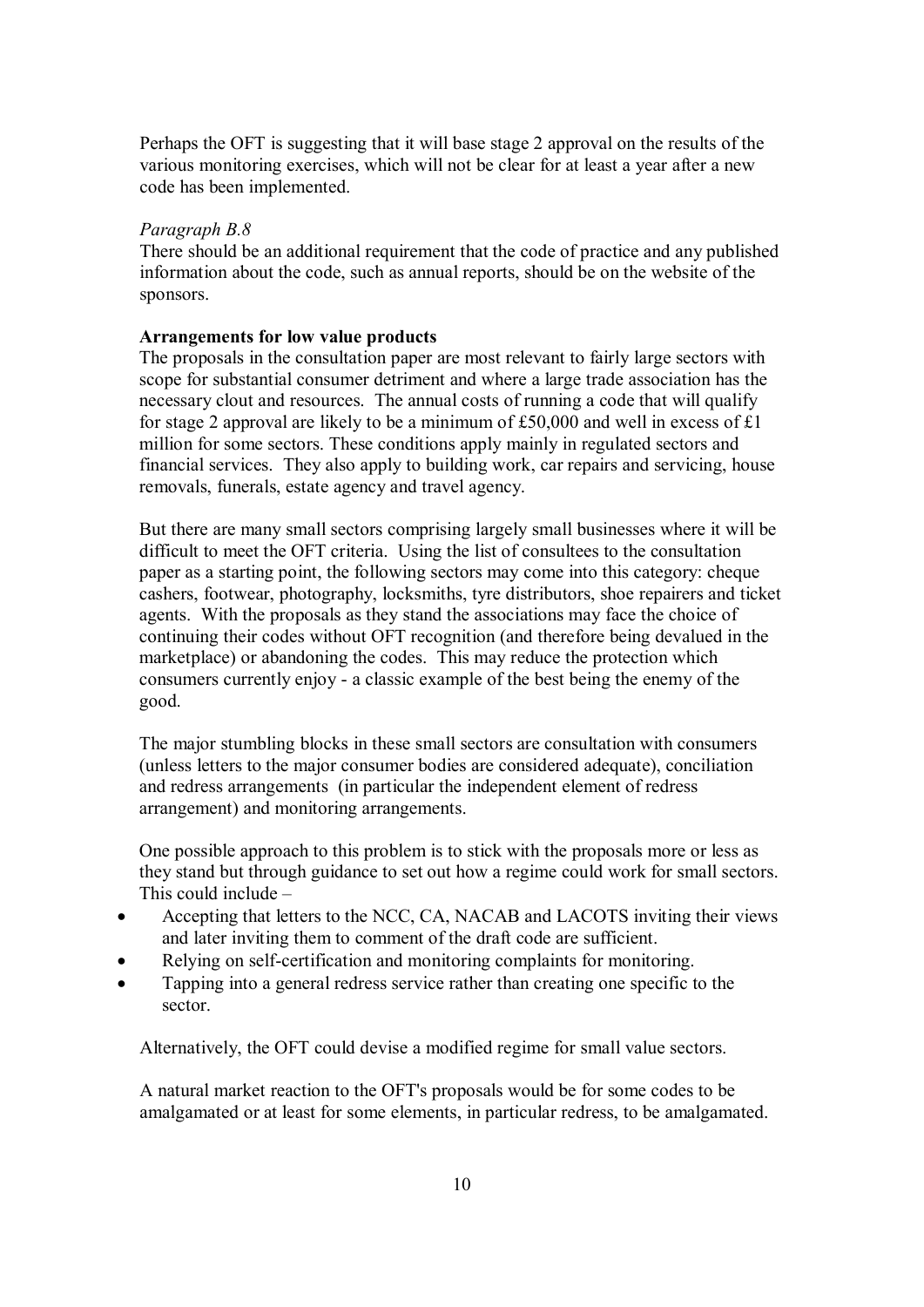Areas where this could usefully happen include shoe retailing and repairing, building work and car servicing and repairs.

# **OFT resources**

It is clear from the paper that the OFT has limited resources. This is given as one reason for the two stage process. The work required by the OFT for stage two is clearly greater than for stage one although the OFT may have underestimated the amount of work that will need to be done in stage one. The development of a code of practice to meet the new OFT guidelines will cost associations thousands of pounds each and each code will cost a substantial amount of money to run, perhaps millions of pounds for the major sectors. It is therefore wholly appropriate that the OFT devotes sufficient resources to helping associations develop meaningful codes and to fulfilling its monitoring role. These resources are unlikely to materialise from the government. The other source of funding is trade associations themselves. There is no reason why the OFT should not charge associations for giving the stage one approval and the stage two endorsement to reflect the work it does.

The OFT should also consider the use of accreditation agencies to assist it in its work. It may be more acceptable for a trade association to pay a third party than to pay the OFT directly. However it should be recognised that those same accreditation agencies will be seeking business from trade associations and it is essential to avoid any conflict of interest in this area.

#### **The consultation process**

In November 2000 the Cabinet Office published an obligatory Code of Practice for government departments and agencies on consultation exercises. Like the OFT proposals this recognises the importance of compliance. One would expect the OFT to ensure that in a consultation paper on codes of practice, it took care to comply with codes to which it is subject. The consultation paper states that it complies with the Cabinet Office guidelines that are reproduced in Annexe E. In fact the consultation paper does not fully comply with the guidelines. Only the headline criteria have been complied with rather than the detailed points set out in the Cabinet Office paper. The position is not helped by the criteria being reproduced in the wrong format without the seven points being clearly listed (five of them are listed as being a subset of a sixth).

#### $Specifically -$

- · It does not include an assessment of the impact of the proposals on groups likely to be particularly affected – in this case trade associations. (Criterion 2.2)
- Arguably, as the proposals will create a burden for business, they should have been accompanied by a draft regulatory assessment. (Criterion 2.3)
- · Representative groups are not asked, in responding, to give a summary of the people and organisations they represent. (Criterion 2.7)
- No details are given of a contact who can respond to consultees' questions (as opposed to the person to whom responses should be sent). (Criterion 3.9)
- · No details are given of someone who will pursue complaints or comments about the consultation process. (Criterion 3.10)
- There is no indication on the OFT's website that the Office has appointed a consultation co-ordinator. (Criterion 7.)